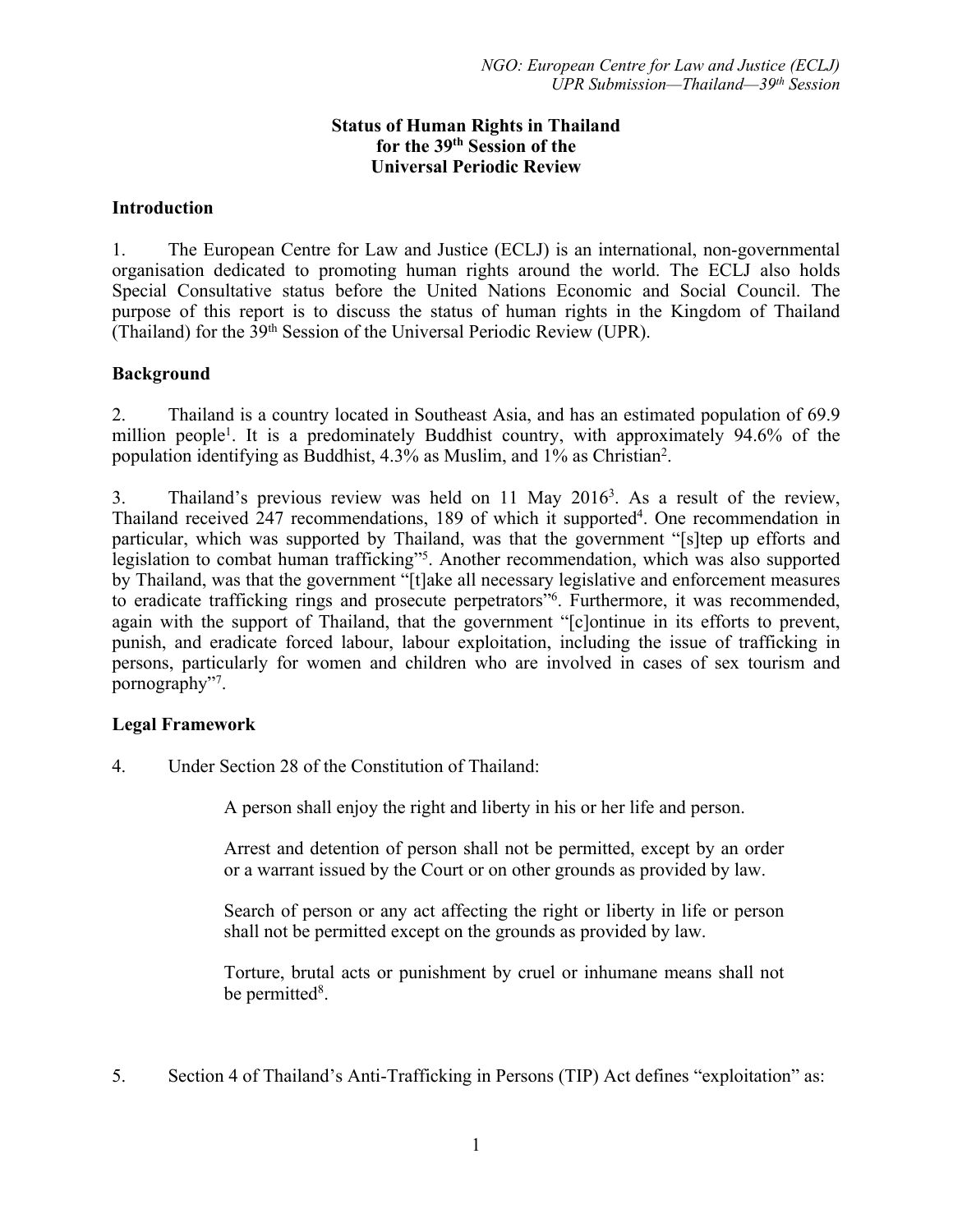seeking benefits from the prostitution, production or distribution of pornographic materials, other forms of sexual exploitation, slavery, causing another person to be <sup>a</sup> beggar, forced labour or service, coerced removal of organs for the purpose of trade, or any other similar practices resulting in forced extortion, regardless of such person's consent<sup>9</sup>.

6. Section 6 of the TIP Act states:

Whoever, for the purpose of exploitation, does any of the following acts:

(1) procuring, buying, selling, vending, bringing from or sending to, detaining or confining, harboring, or receiving any person, by means of the threat or use of force, abduction, fraud, deception, abuse of power, or of the giving money or benefits to achieve the consent of <sup>a</sup> person having control over another person in allowing the offender to exploit the person under his control; or

(2) procuring, buying, selling, vending, bringing from or sending to, detaining or confining, harboring, or receiving <sup>a</sup> child;

is guilty of trafficking in persons 10 .

7. The TIP Act also establishes the procedures and mechanisms for aid and assistance to victims of human trafficking. Section 33 states:

The Ministry of Social Development and Human Security shall consider to provide assistance as appropriate to <sup>a</sup> trafficked person on food, shelter, medical treatment, physical and mental rehabilitation, education, training, legal aid, the return to the country of origin or domicile, the legal proceedings to claim compensation according to the regulations prescribed by the Minister, providing that human dignity and the difference in sex, age, nationality, race, and culture of the trafficked person shall be taken into account. . . .

The competent official, in providing assistance under paragraph one, may place the trafficked person in the care of <sup>a</sup> primary shelter provided by the law on prevention and suppression of prostitution, or <sup>a</sup> primary shelter provided by the law on child protection, or other government or private welfare centers<sup>11</sup>.

8. In addition, Thailand has signed and ratified the International Covenant on Civil and Political Rights (ICCPR). Articles 7, 8, and 24 of the ICCPR address trafficking in persons, as well as forced child labour:

### Article 7

No one shall be subjected to torture or to cruel, inhuman or degrading treatment or punishment. In particular, no one shall be subjected without his free consent to medical or scientific experimentation<sup>12</sup>.

Article 8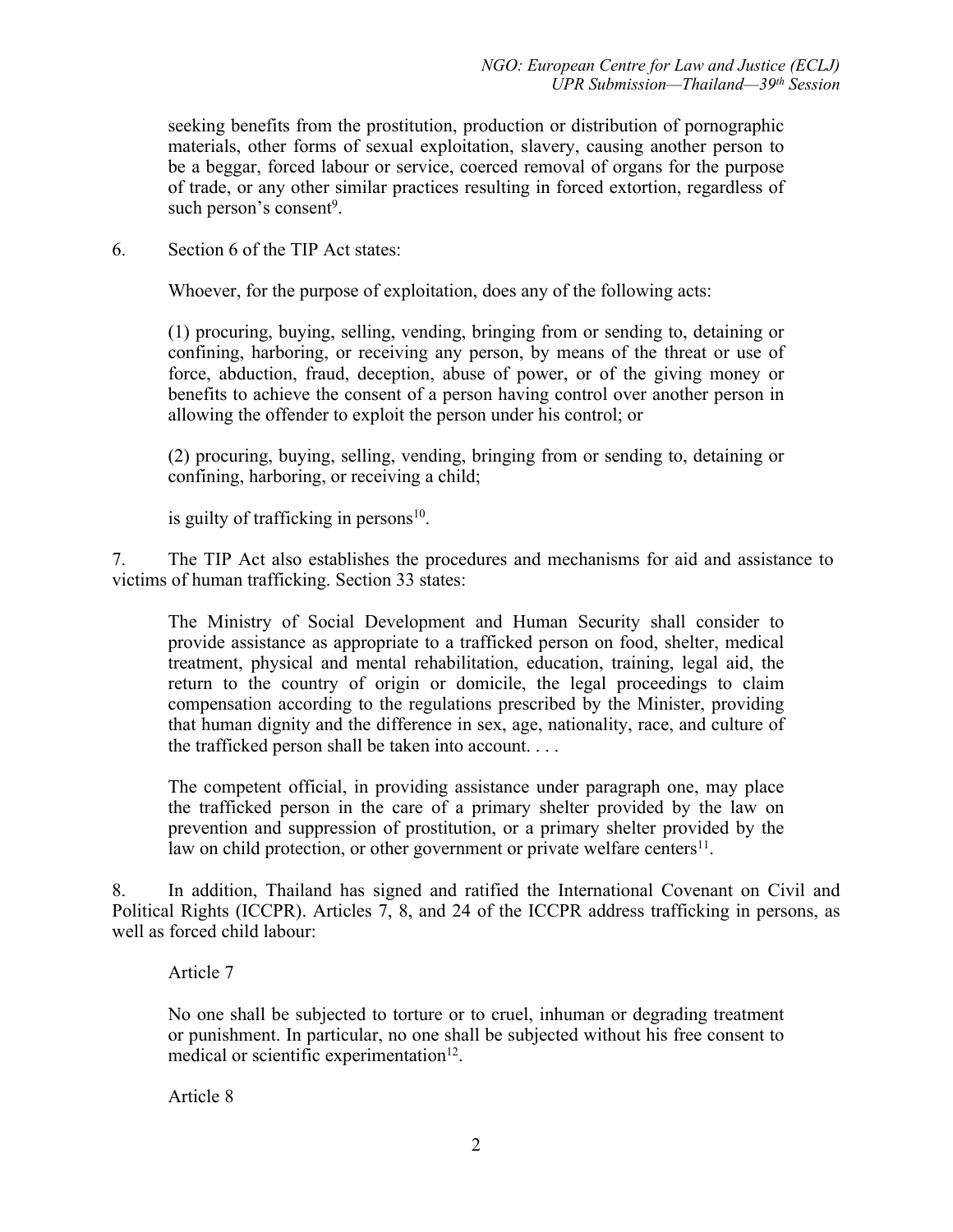1. No one shall be held in slavery; slavery and the slave-trade in all their forms shall be prohibited.

2. No one shall be held in servitude.

3. (a) No one shall be required to perform forced or compulsory labour 13 .

Article 24

Every child shall have, without any discrimination as to race, colour, sex, language, religion, national or social origin, property or birth, the right to such measures of protection as are required by his status as <sup>a</sup> minor, on the par<sup>t</sup> of his family, society and the State<sup>14</sup>.

9. Thailand is <sup>a</sup> party to the Convention on the Rights of the Child (CRC). Under Article 34 of the CRC:

State Parties undertake to protect the child from all forms of sexual exploitation and sexual abuse. For these purposes, State Parties shall in particular take all appropriate national, bilateral and multilateral measures to prevent:

(a) The inducement or coercion of <sup>a</sup> child to engage in any unlawful sexual activity;

(b) The exploitative use of children in prostitution or other unlawful sexual practices;

(c) The exploitative use of children in pornographic performance and materials 15 .

### **Human Trafficking and Sexual Exploitation in Thailand**

10. The majority of trafficking victims are Thai nationals who are used for sexual exploitation domestically<sup>16</sup>. However, victims from neighboring counties, such as Cambodia, Laos, and Myanmar, also comprise <sup>a</sup> high number of the individuals trafficked into Thailand each year<sup>17</sup>. According to the Global Slavery Index, there are an estimated 610,000 human trafficking victims in Thailand today<sup>18</sup>. In 2019 alone, Thailand rescued a record high of 1,807 victims of human trafficking – up from 622 in 2018<sup>19</sup> .

11. While sex work is illegal, it is still practiced very openly within the country. It is estimated that the sex trade in Thailand is worth about \$6.4 billion <sup>a</sup> year or 3% of the country'<sup>s</sup> GDP<sup>20</sup>. This massive industry is exploitive in its very nature and takes advantage of those who are desperate and further fuels human trafficking. According to the United Nations Action for Cooperation Against Trafficking in Person (UN-ACT):

The majority of victims identified within Thailand have been forced, coerced, or deceived into labour or sexual exploitation. Sex tourism continues to be <sup>a</sup> factor,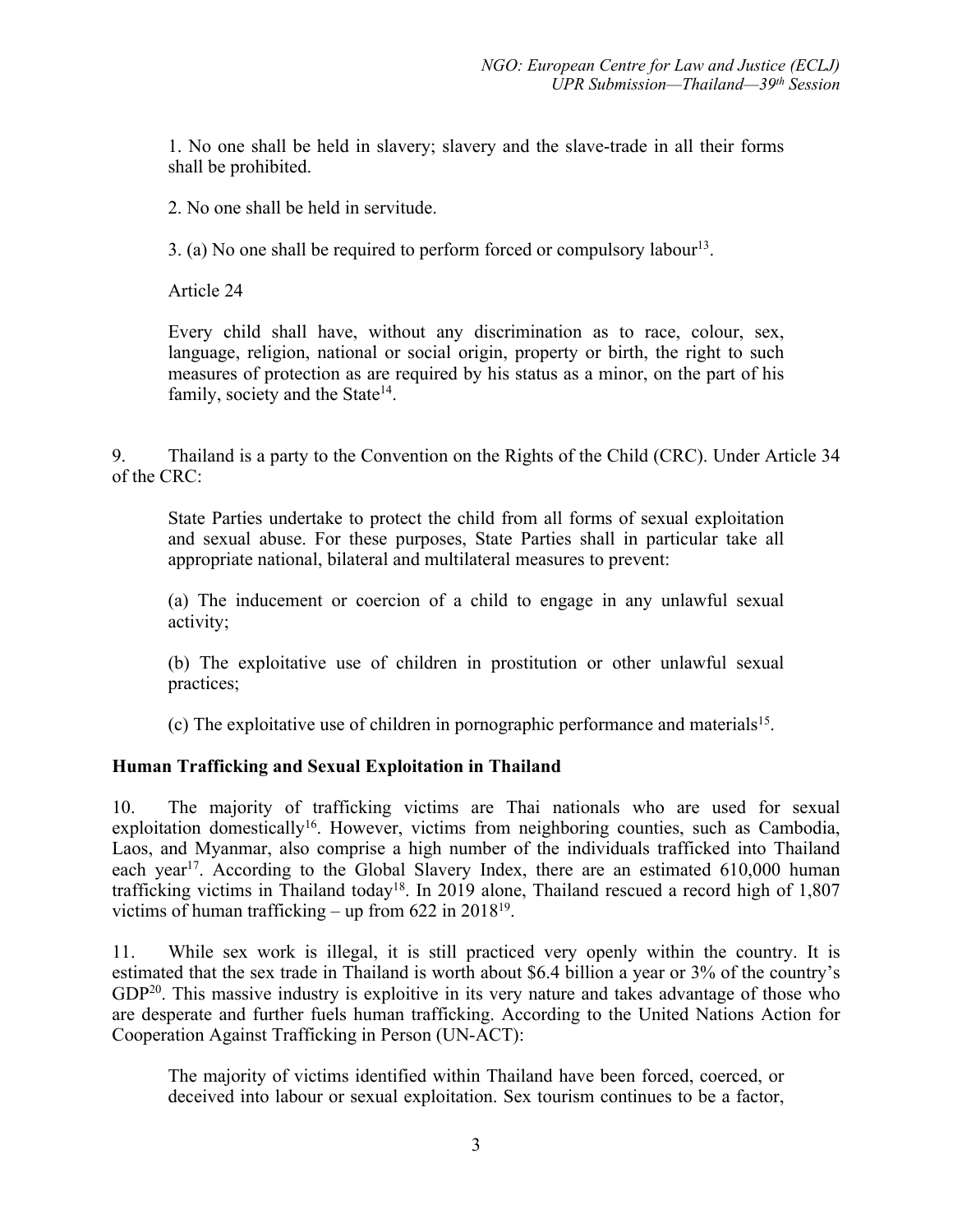fueling the supply of trafficking victims for sexual exploitation, and at the same time corruption, limiting the progress of anti-trafficking efforts<sup>21</sup>.

12. Children are targeted by human traffickers for use in prostitution, as well as for online pornography. According to estimates, there are approximately 30,000 to 40,000 children working as prostitutes in Thailand<sup>22</sup>. The COVID-19 pandemic has only further contributed to the exploitation of children, and has led to <sup>a</sup> massive increase in online sexual abuse of children in 2020<sup>23</sup>. In 2020 the Internet Crimes Against Children (TICAC) taskforce was able to rescue more than 100 children from sexual abuse, recover over 150,000 files of child sexual material, and opene 53 cases <sup>24</sup>. As stated by the head of the TICAC, "Children aren't going to school and criminals are taking advantage of this to look for income during unemployment"<sup>25</sup> .

13. In order to effectively combat human trafficking, the police force ha begun increasing training for its officers nationwide<sup>26</sup>. Most of the human trafficking cases come from outside Bangkok where police have less experience dealing with human trafficking<sup>27</sup>. As stated by the director of the Anti-Human Trafficking Center under the Royal Thai Police, , "We have found an increase in cases in provincial areas where we couldn't send out staff (from Bangkok) in time" and that "[o]fficers in general don'<sup>t</sup> know how to handle (trafficking cases) . . . some still can'<sup>t</sup> identify victims . . . In the past, we conducted simple training, and mistakes happened"<sup>28</sup>. In order to better combat human trafficking, the governmen<sup>t</sup> must dedicate time, resources, and training to help police better understand and identify human trafficking.

## **Conclusion**

14. It is critical that Thailand work to pu<sup>t</sup> <sup>a</sup> stop to the massive sex industry. While Thailand is making strides to combat human trafficking, they must increase resources and training for police officers across the country. Addittionally, Thailand must vigorously go after individuals who are exploiting vulnerable and desperate people. Furthermore, they must also prosecute individuals who pay for prostitution which is critical to drive down the demand for more sex workers. It can no longer be allowed to be <sup>a</sup> lucrative industry. Finally, the governmen<sup>t</sup> must undertake measures to better provide for and protect children from being sexually exploited.

<sup>3</sup> *Universal Periodic Review – Thailan*d, UNHRC, *available at*

https://www.ohchr.org/EN/HRBodies/UPR/Pages/THindex.aspx.

<sup>8</sup> *Constitution of Thailand*, § 28, *available at*

<sup>1</sup> *Thailand Population 2021 (Live)*, WORLD POPULATION REVIEW, *available at*

https://worldpopulationreview.com/countries/thailand-population.

<sup>2</sup> *Thailand Religions*, INDEX MUNDI, *available at* https://worldpopulationreview.com/countries/thailand-population.

<sup>4</sup> UPR of Thailand – Second Cycle – Thematic List of Recommendations, UNHRC, *available at*

http://lib.ohchr.org/HRBodies/UPR/Documents/Session25/TH/UPR25\_Thailand\_recommendations.docx.

<sup>5</sup> *Id*. at A/HRC/33/16 – Para. 158.

<sup>6</sup> *Id*.

<sup>7</sup> *Id*.

https://www.constituteproject.org/constitution/Thailand\_2017.pdf?lang=en

<sup>9</sup> *Anti-Trafficking in Persons Act, B.E. 2551 (2008) sec. 4*, *available at* https://library.siam-legal.com/thai-law/antitrafficking-persons-act-introduction-sections-1-5/.

<sup>10</sup> *Anti-Trafficking in Persons Act, B.E. 2551 (2008) sec. 66*, *available at* https://library.siam-legal.com/thailaw/anti-trafficking-persons-act-introduction-sections-1-5/.